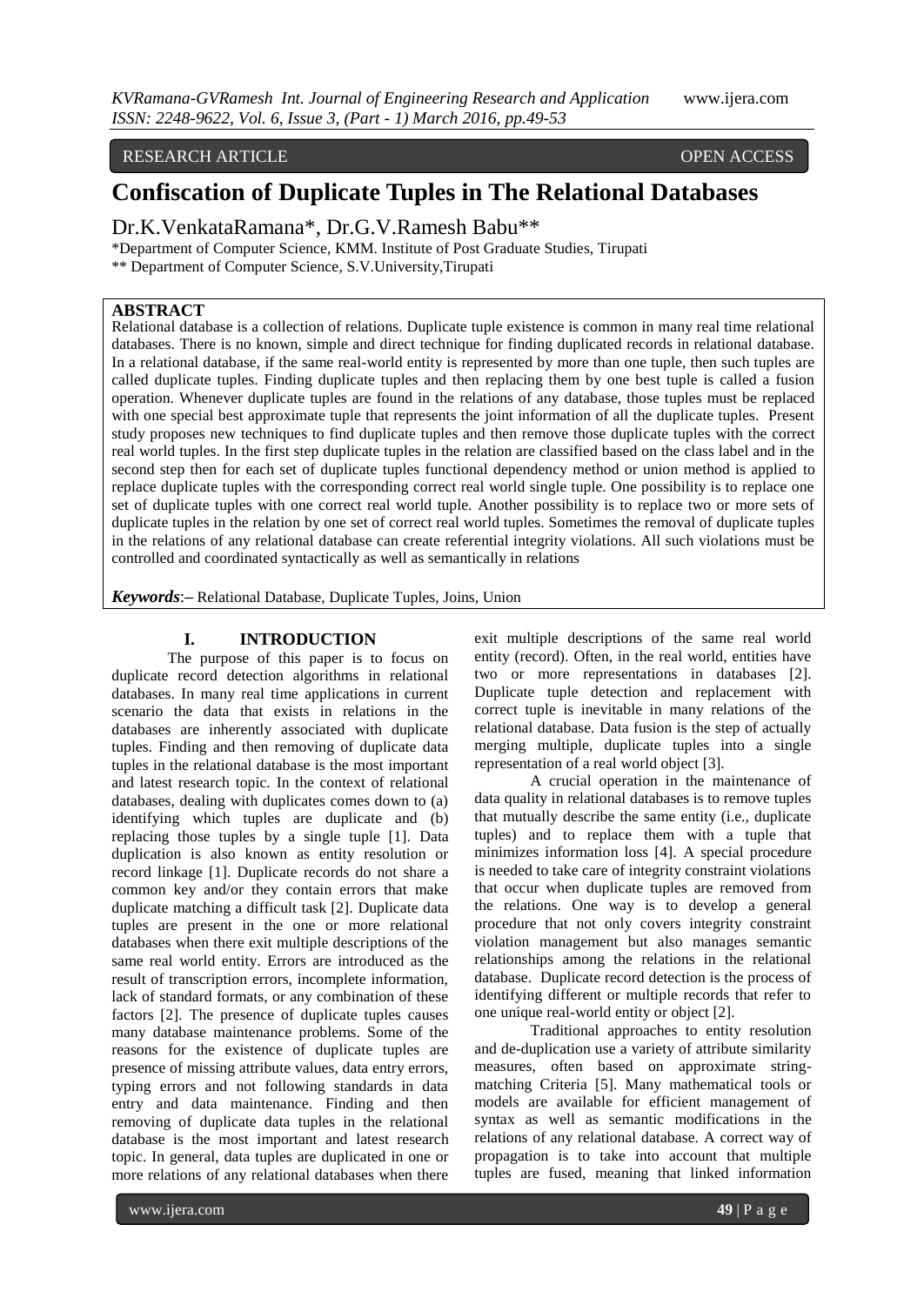should be fused accordingly [1]. Integrity constraints imposed on the relational database must be satisfied before and after deleting the original duplicate data tuples. First determine all such duplicate tuples in the relations of any relational database and then replace all such duplicate tuples by a single correct tuple. Particularly referential integrity must be considered and controlled in propagation of data fusion. Several integrity constraints management strategies such as on delete cascade, on update cascade, set null, set not null, restrict are available in database modifications. These techniques are syntactically correct but semantically incorrect.

Present study proposes a new method to eliminate duplicate tuples in the relations of a relational database. This new technique is called union fusion function technique that is applicable for attribute values. Present study also proposes another duplicate tuple replacing technique using functional dependency approach. This is a more generalized functional dependency approach that covers both the partial preservative functions and also complete (full) preservative functions.

Present study also proposes another new technique to model a technique for removal of duplicate tuples in the relations. For example, assume that a relation contains many tuples. In order to find and then remove duplicate tuples in the given relation, initially we apply a classification technique to classify all the tuples, and then based on the class labels, and duplicate tuples are identified and then these duplicate tuples are replaced by the correct real world tuple. Knearest neighbor classifier is one best tool in machine learning as well as in data mining for finding and then remove duplicate records. Decision tree is the probably most important and highly interpretable classification technique to the data. Decision tree is used as a benchmark technique before applying any classification technique. Also the time complexity of decision tree is (n x number of attributes x log n) where n is the number of tuples in the relation. Duplicate records slow down the indexing process and significantly increase the cost for saving and managing data [6].

#### **II. PROPOSED WORK**

Data duplication is common in many real time applications particularly in the relations of any relational databases. Finding duplicate tuples and then replacing them by one best tuple is called a fusion operation. During fusion operation integrity constraint violations must be controlled carefully and relational database must be managed in a consistence way before and after database modifications as well as after removal of duplicate tuples in the relations of relational databases.

In the present research paper, a sample set of three relations viz, 1.COLLEGE, 2.CONFERENCE and 3.CONDUCTED\_CONFERENCES is considered as running example for understanding purpose. In the relation COLLEGE tuples 1 and 2 are duplicated because of some reasons such as typographic errors, missing of values and lack of standard data representation procedures etc.

Both one and two duplicate tuples describe the same real world entity. These two duplicate tuples are identified and consequently replaced by one equivalent real and correct tuple. Finding and then removing these duplicate tuples with one correct and real world tuple is called a fusion operation. Present study also proposes a new fusion operation called union. Union fusion operation accepts a set of duplicate tuples and then replaces with one correct real world entity. Working principle of union fusion function operation is explained below:

Union of College  $Code = {3G}$  U{3G} = {3G}

Union of College\_Name =  $\{KMM\}$  U  $\{KMM\}$  = {KMM}

Union of Principal\_Name =  ${Ram }$  U  ${null }$  = {Rama}

Union of Affiliated\_University = {null} U {JNT University  $= \{JNT\ University\}$ 

In the COLLEGE relation duplicate tuples 1 and 2 are replaced by the following single tuple using proposed new union fusion function technique. The replacing function may be either partially preservative or complete preservative function. Partially preservative function is defined as follows: There exists  $t \in \mathcal{E}$ DupSet such that  $t[A] = REP(Dup)[A]$ 

When  $A \subseteq \text{DupSet}$ , it is called partial preservative and when  $A = DupSet$ , it is called complete preservative replace function.

For example, let A = {SNo, College\_Code, College\_Name, Principal\_Name}

Here  $t[A] = \text{Rep}(Dup)[A]$  and

Let  $B = \{JNT University\}$ , then  $t[B] = Rep[B]$ 

In this particular example, replacing function is partial preservative but not complete (full) preservative. Hence, 1 and 2 duplicate tuples in the COLLEGE relation are mapped with one correct real world tuple. In the COLLEGE relation, tuples 5, 6, and 7 are duplicate tuples. This is an example for complete preservative. These three duplicate tuples are shown in the FIGURE 6 and then they are replaced by the single tuple shown in the FIGURE 7.

Here,  $t[all \text{ attributes}] = \text{RepDup[all \text{ attributes}].}$ Complete preservative replacing function replaces a set of tuples with another equivalent and simplified set of tuples.

Consider once again the relation COLLEGE1 with the functional dependency that holds on it, College\_Code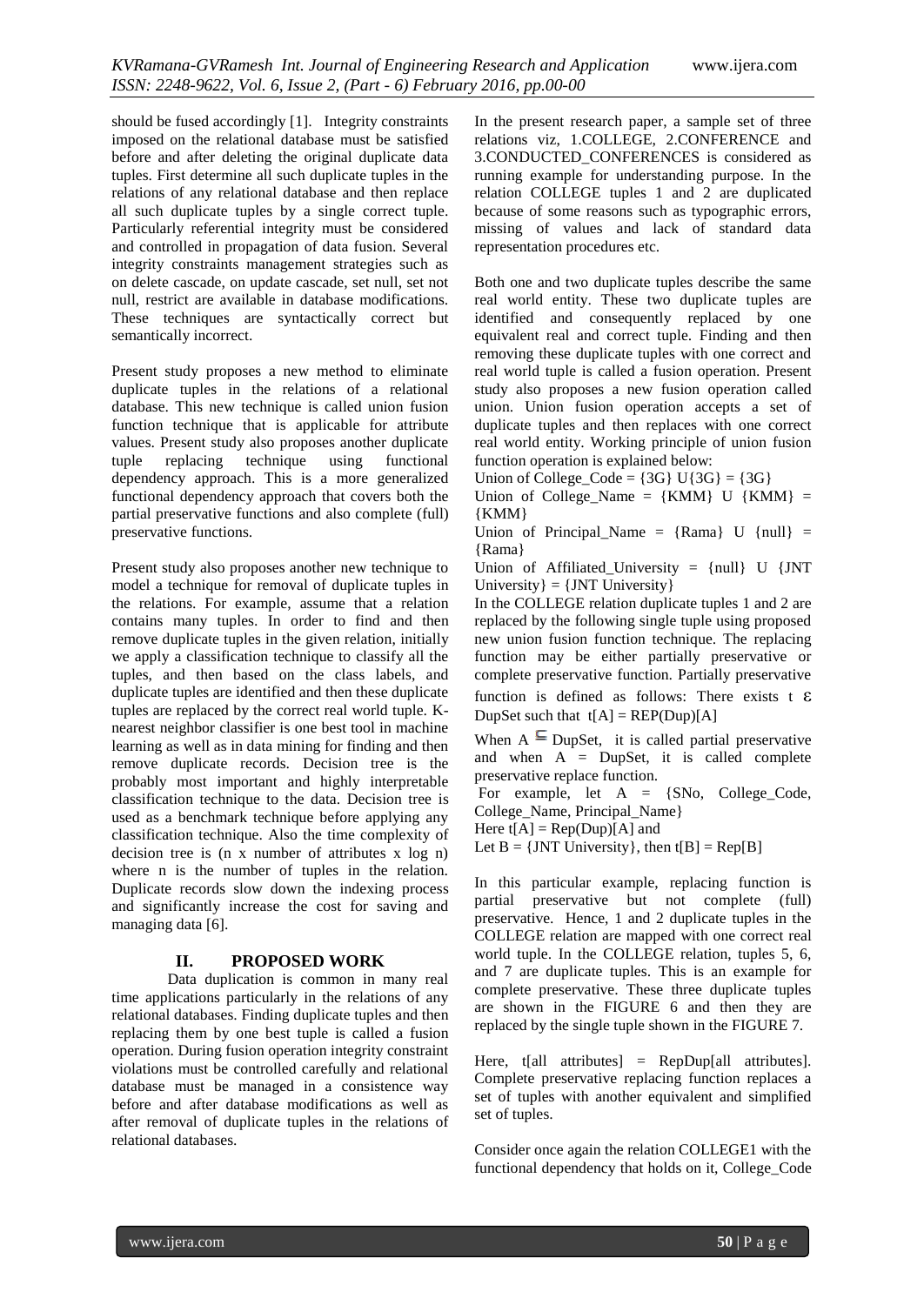→ {College\_Name,Principal\_Name,Affiliatedto}. The functional dependency states that when two values on different tuples are same on the attribute College\_Code then all values of the three attributes in the right side of the functional dependency are also same. That is, if  $t_1$ [College\_Code] =  $t_2$ [College\_Code] then  $t_1$ [College\_Name,Principal\_Name,Affiliatedto] =  $t<sub>2</sub>[CollegeName, PrincipalName, Affiliated to].$ 

Therefore duplicate tuples 1 and 2 in the COLLEGE relation are replaced by tuple 1 by applying functional dependency constraints.

Sometimes it may be necessary to take multiple sets of tuples and map them into a single set of tuples. We use union operation to map multiple sets of tuples into a single set of tuples. This union operation is more generalized version of many database operations such as delete, cascading, and referential integrity etc. First step is to find and replace duplicate tuples and then remove problems that will arise after duplicate tuple replacement. First step is performed using union of values of attributes and then second point is executed by applying union of sets of tuples. The relation ONDUCTED CONFERENCES contains totally nine tuples. In this relation all foreign key values that contain 2 are replaced by value 1. This is due to first type of partial preservative function or functional dependency rule. Using complete (full) preservative function foreign key values 5, 6, and 7 in the relation CONDUCTED\_CONFERENCES are replaced by 5.

| $+1-$      | Tuote 1 Tuples showing conege Tuote Dum in Gumbase |               |                |                       |  |  |
|------------|----------------------------------------------------|---------------|----------------|-----------------------|--|--|
| <b>SNo</b> | College Code                                       | College Name  | Principal Name | Affiliated University |  |  |
|            | 3 <sub>G</sub>                                     | KMM           | Rama           | Null                  |  |  |
| 2          | 3 <sub>G</sub>                                     | KMM           | Null           | <b>JNT University</b> |  |  |
| 3          | 3 <sup>C</sup>                                     | Vidyanikethan | CSReddy        | Null                  |  |  |
| 4          | 2D                                                 | <b>SHREE</b>  | Nul1           | <b>JNT</b> University |  |  |
| 5          | 6E                                                 | Annamacharya  | Dr.MuniSwamy   | <b>JNT</b> University |  |  |
| 6          | 6E                                                 | Annamacharva  | Dr.MuniSwamy   | <b>JNT</b> University |  |  |
|            | 6E                                                 | Annamacharya  | Dr.MuniSwamy   | <b>JNT University</b> |  |  |

| Table-2 Tuples showing Conference Table Data in database |  |  |  |
|----------------------------------------------------------|--|--|--|
|----------------------------------------------------------|--|--|--|

| Conference Id           | Conference Type |
|-------------------------|-----------------|
| Conference1             | <b>ELSEWARE</b> |
| Conference <sub>2</sub> | <b>SPRINGER</b> |
| Conference3             | ACM             |
| Conference4             | IEEE            |

Table-3 Tuples showing Conducted Conferences Table Data in database

| Sr.No         | <b>Confrence Id</b> | <b>Number of days</b> | <b>Start Date</b> |
|---------------|---------------------|-----------------------|-------------------|
|               | Conference 1        |                       | 18/6/2009         |
|               | Conference 2        |                       | 10/12/2006        |
|               | Conference 3        | $\boldsymbol{A}$      | 3/9/2012          |
| $\mathcal{P}$ | Conference 1        |                       | 8/6/2009          |
| $\mathbf{z}$  | <b>Conference 2</b> |                       | 10/12/2006        |
| R             | Conference 1        | 6                     | 3/5/2013          |
| ≂             | Conference 1        | 4                     | 29/12/2010        |
| 6             | Conference 1        | s                     | 29/12/2010        |
|               | Conference 1        | 6                     | 29/12/2010        |

Table-4 Duplicate Tuples originally present in the COLLEGE Table Data in database

| <b>RANGE</b>                                                                                     | Conege Code | Conege Name | Principal Name | Allinated University  |  |  |
|--------------------------------------------------------------------------------------------------|-------------|-------------|----------------|-----------------------|--|--|
|                                                                                                  | 3G          | <b>KMM</b>  | Rama           | $Nu$ 11               |  |  |
|                                                                                                  | 3G.         | KMM         | Null           | <b>JNT University</b> |  |  |
| Table-5 Tuple showing the correct replacement of tuples 1 and 2 in COLLEGE Table Data in databar |             |             |                |                       |  |  |

| Table-5 Tuble showing the correct replacement of tubles Tand 2 in COLLEGE Table Data in database |                  |              |                       |                       |  |
|--------------------------------------------------------------------------------------------------|------------------|--------------|-----------------------|-----------------------|--|
|                                                                                                  | SNo College Code | College Name | <b>Principal Name</b> | Affiliated University |  |
|                                                                                                  |                  | <b>KMM</b>   | Rama                  | <b>JNT University</b> |  |

Table-6 Duplicate Tuples originally present with complete preservation in the COLLEGE Table Data in database

| SNo | College Code   College Name   Principal Name   Affiliated University |  |                                               |  |  |  |
|-----|----------------------------------------------------------------------|--|-----------------------------------------------|--|--|--|
|     | 6E                                                                   |  | Annamacharya Dr. MuniSwamy JNT University     |  |  |  |
|     | 6E                                                                   |  | Annamacharya   Dr. MuniSwamy   JNT University |  |  |  |
|     |                                                                      |  | Annamacharya Dr. MuniSwamy   JNT University   |  |  |  |

Table-7 Tuple showing the correct replacement of tuples 5, 6and 7 in COLLEGE Table Data in database  $SNo$ College\_Code College\_Name Principal\_Name **Affiliated University**  $\sim$ Annamacharya Dr.MuniSwamy **JNT University** 

6E

Table-8 Tuples showing the COLLEGE relation after removing the duplicate tuples

| SNo |    |               |                              | College Code   College Name   Principal Name   Affiliated University |
|-----|----|---------------|------------------------------|----------------------------------------------------------------------|
|     | 3G | <b>KMM</b>    | Rama                         | <b>JNT University</b>                                                |
|     | 3C | Vidvanikethan | CSReddy                      | Null                                                                 |
|     | 2D | <b>SHREE</b>  | Null                         | <b>JNT University</b>                                                |
|     | 6E |               | Annamacharva   Dr. MuniSwamv | <b>JNT University</b>                                                |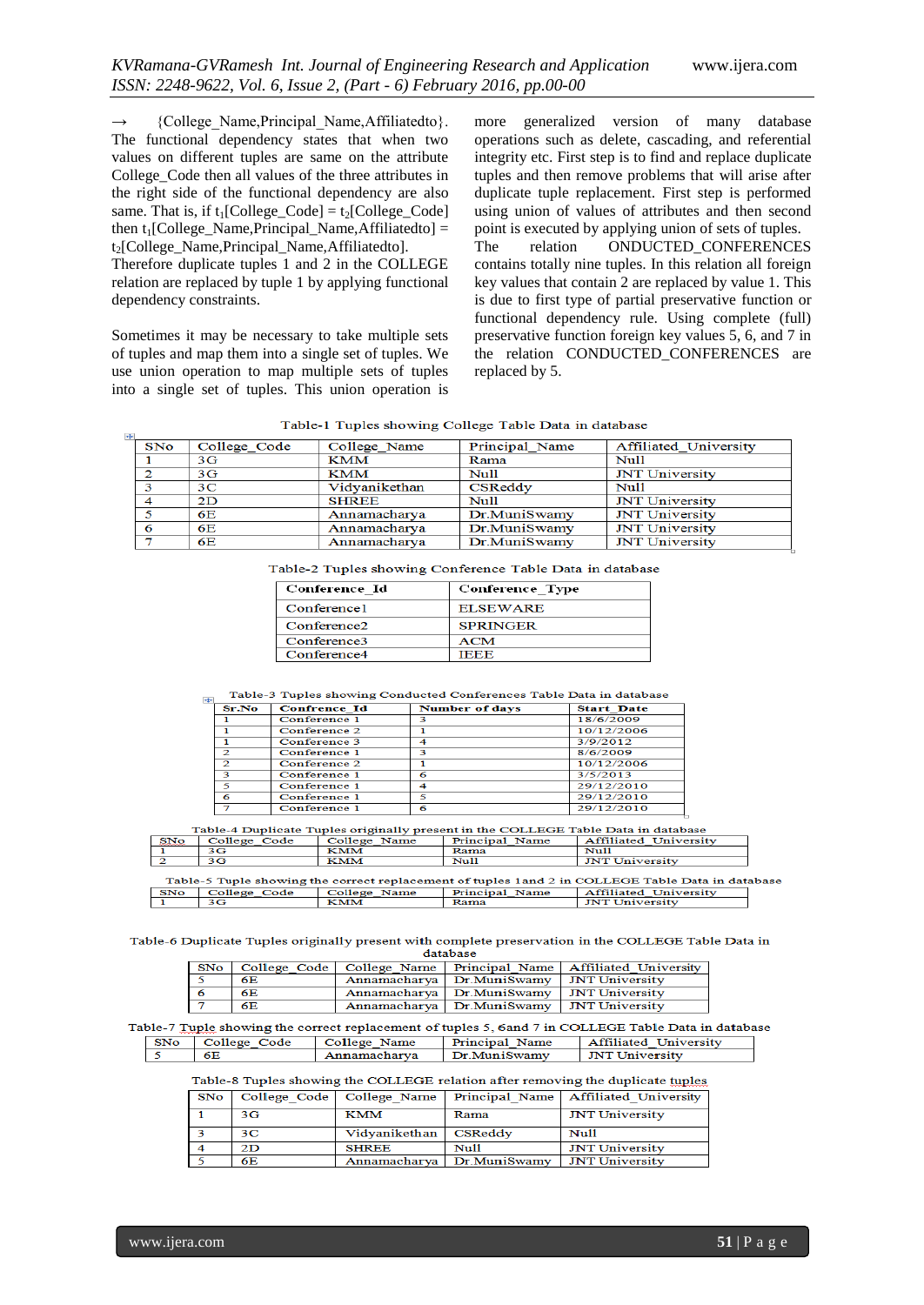| <b>SNo</b>               | Confrence Id            | Numberof_days | Start Date |
|--------------------------|-------------------------|---------------|------------|
|                          | Conference1             | 3             | 18/6/2009  |
|                          | Conference <sub>2</sub> |               | 10/12/2006 |
|                          | Conference3             |               | 3/9/2012   |
|                          | Conference 1            | 3             | 18/6/2009  |
|                          | Conference <sub>2</sub> |               | 10/12/2006 |
| 3                        | Conference1             | 6             | 3/5/2013   |
| 5                        | Conference1             |               | 29/12/2010 |
| 5                        | Conference1             | 5             | 29/12/2010 |
| $\overline{\phantom{a}}$ | Conference1             | 6             | 29/12/2010 |

Table-9 Tuples showing the CONDUCTED\_CONFERENCE relation after tuple propagation

| Table-10 Tuples showing the CONDUCTED_CONFERENCE relation after tuple propagation |
|-----------------------------------------------------------------------------------|
| with respect to the replacement tuple1                                            |

| SNo | Confrence_Id            | Numberof_days | Start Date |
|-----|-------------------------|---------------|------------|
|     | Conference1             |               | 18/6/2009  |
|     | Conference <sub>2</sub> |               | 10/12/2006 |
|     | Conference3             |               | 3/9/2012   |
|     | Conference1             |               | 18/6/2009  |
|     | Conference <sub>2</sub> |               | 10/12/2006 |

Table-11 Tuple showing the CONDUCTED\_CONFERENCE relation t is not modified in the COLLEGE

| SN <sub>0</sub> |                                  | Confrence Id   Numberof_days   Start_Date |           |
|-----------------|----------------------------------|-------------------------------------------|-----------|
|                 | $\lfloor$ Conference $\lfloor$ 6 |                                           | 13/5/2013 |

Table-12 Tuples showing the CONDUCTED\_CONFERENCE relation after tuple propagation with respect to the replacement tuple 5

| <b>SNo</b> |      | Confrence Id   Number days | Start Date |
|------------|------|----------------------------|------------|
|            | Con1 |                            | 29/12/2010 |
|            | Con1 |                            | 29/12/2010 |
|            | Con1 |                            | 29/12/2010 |

Table-13 Tuples showing the CONDUCTED\_CONFERENCE relation after removing all the duplicate tuples

| SNo | Confrence Id | Numberof_days | Start Date |
|-----|--------------|---------------|------------|
|     | Con1         |               | 18/6/2009  |
|     | Con2         |               | 10/12/2006 |
|     | Con3         |               | 3/9/2012   |
|     | Con1         |               | 3/5/2013   |
|     | Con 1        |               | 29/12/2010 |

First proposed method takes union among the attributes. Second proposed method takes union among the tuples. Third proposed functional dependency method is more generalized version of the above two methods. Third proposed method also takes care of partial and complete preservative functions also.

### **III. ALGORITHM**

Let R be a relation of tuples and assume that the set of duplicate tuples are denoted by delta. That is, delta  $\subseteq$  R. Let R<sup>^'</sup> be the child relation corresponding to the parent relation, R. this algorithm will be executed in two steps. In the first step duplicate records are identified and then in the

second step identified duplicated records are replaced with the correct real world records and also these changes are propagated to the dependent (referenced) relations in a semantically correct way in addition to the syntactic correctness of relations with respect to many database operations such as insert, delete, and update.

Assume that sample parent relation  $R = \text{COLLEGE}$ , and the dependent child relation of the parent relation is taken as  $R^{\wedge}$  = CONDUCTED\_CONFERENCES. Also assume that tuples t  $\epsilon$  delta  $\subseteq$  R and tuples t\*  $\subseteq$  R^'.

The relationship between parent and child relations is one to many from COLLEGE to CONDUCTED\_CONFERENCES.